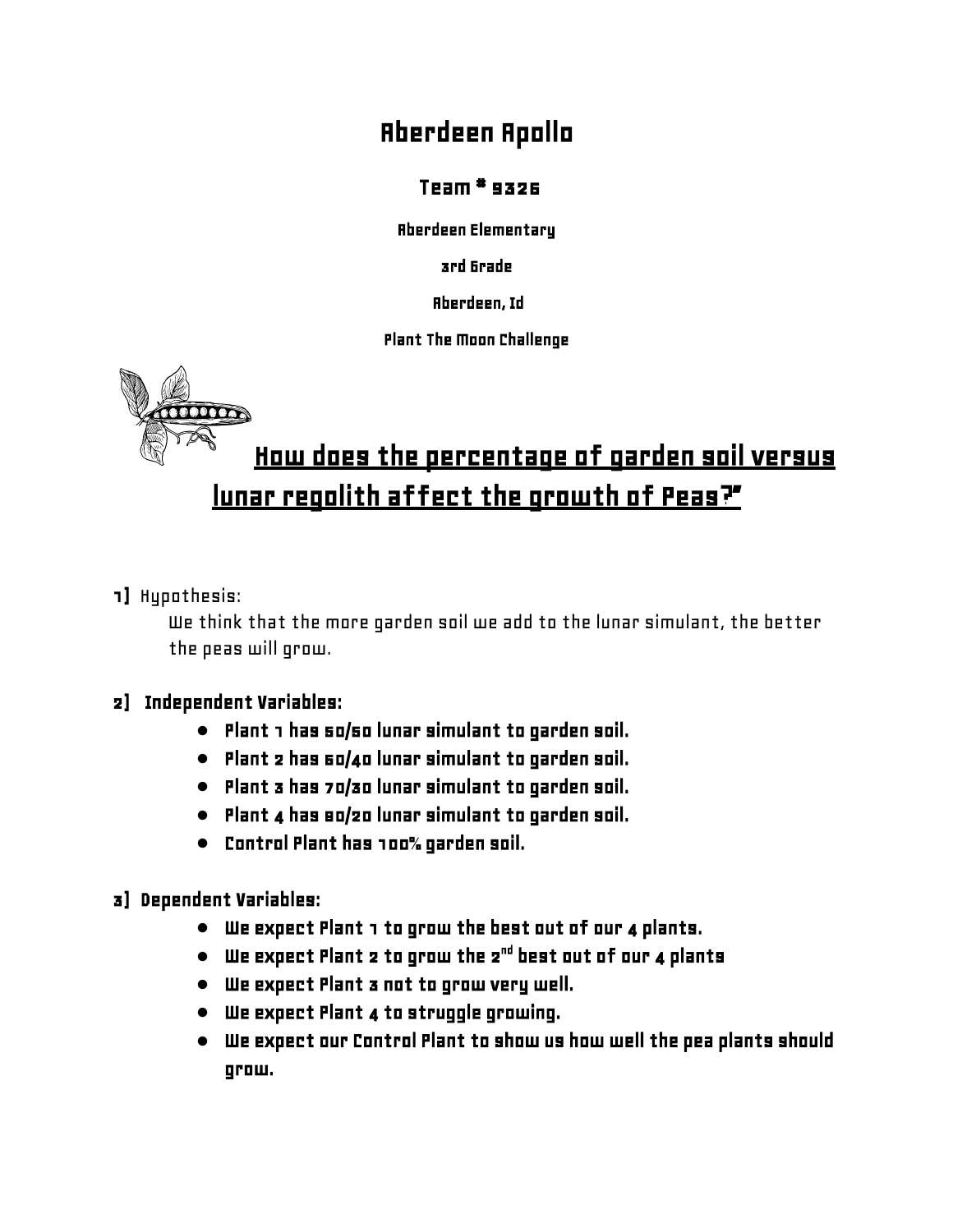#### 4) Measurements:

- **●** We will measure the growth of each plant twice a week.
- **●** We will measure the pH levels once a week after our plants are growing.

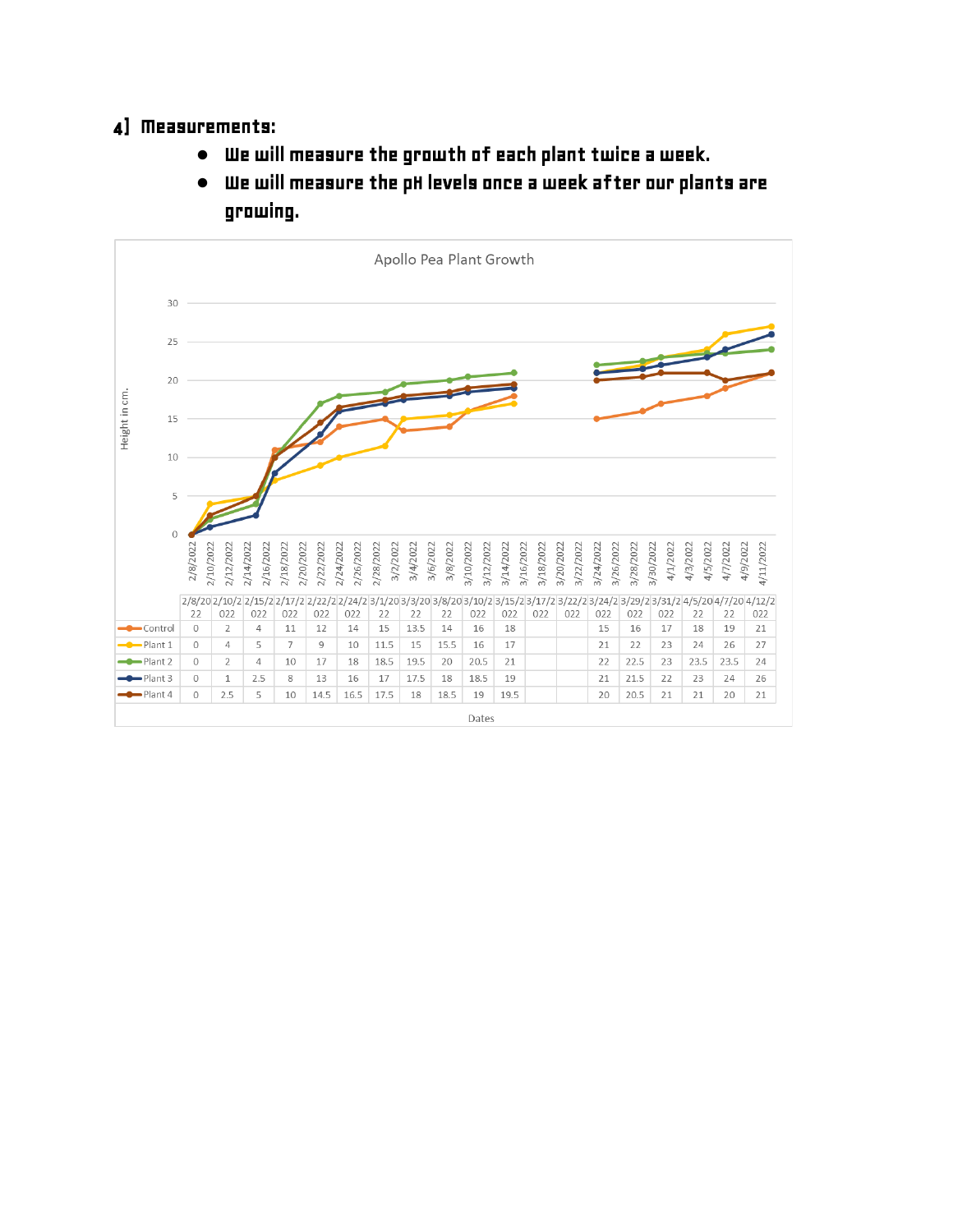

#### 5) Controls:

- **●** Our grow light will be kept on a timer for 16 hours of light each day.
- **●** Our plants will be watered 3 times a week with 20 ml of distilled water.
- **●** Our plants are kept in our classroom, so the growing environment is the same all the time.
- 6) Results:
	- **●** I noticed that a little bit of moon dirt is not bad. Plant 1 was really good and grew the best because it had really good soil mixture.
	- **●** Our control plant got pinched 2 times and it was good and kept growing because it had the best soil being the control plant.
	- Plant 2 grew the 3<sup>rd</sup> tallest because it had 60/40 ratio. 60 % moon dirt and 40% soil. It kept falling down and it wasn't that strong of a plant.
	- **●** Plant 4 didn't grow that much because it was in the 80/20 soil mixture.
	- **●** So, in conclusion, our pea plants grew the way we expected them to grow in our hypothesis. The control didn't grow the best because someone kept pinching it, but it always got better. All the plants grew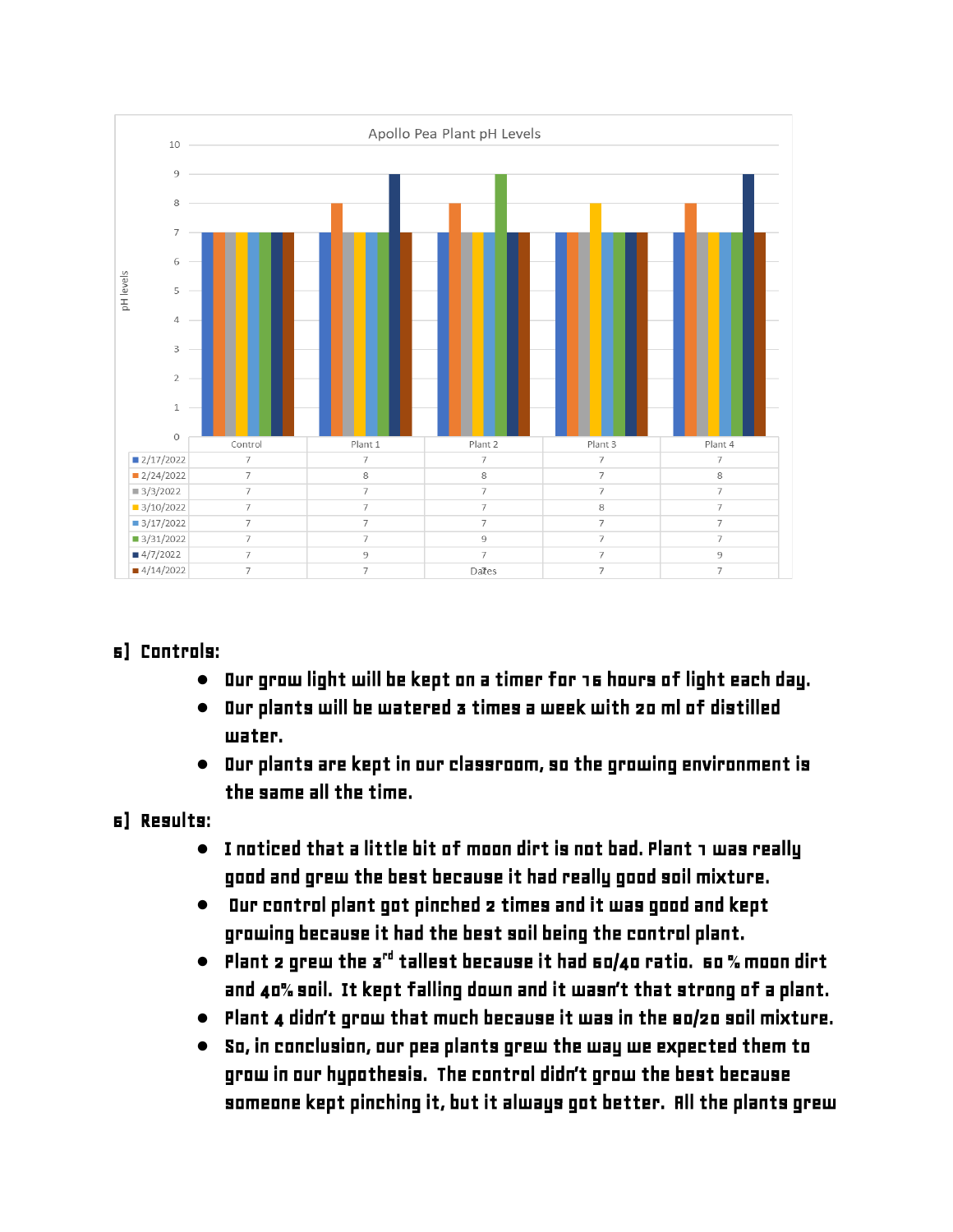depending on how much garden soil they had in their pots. The more garden soil they had, the better they grew.

# We Are Planting the Moon!

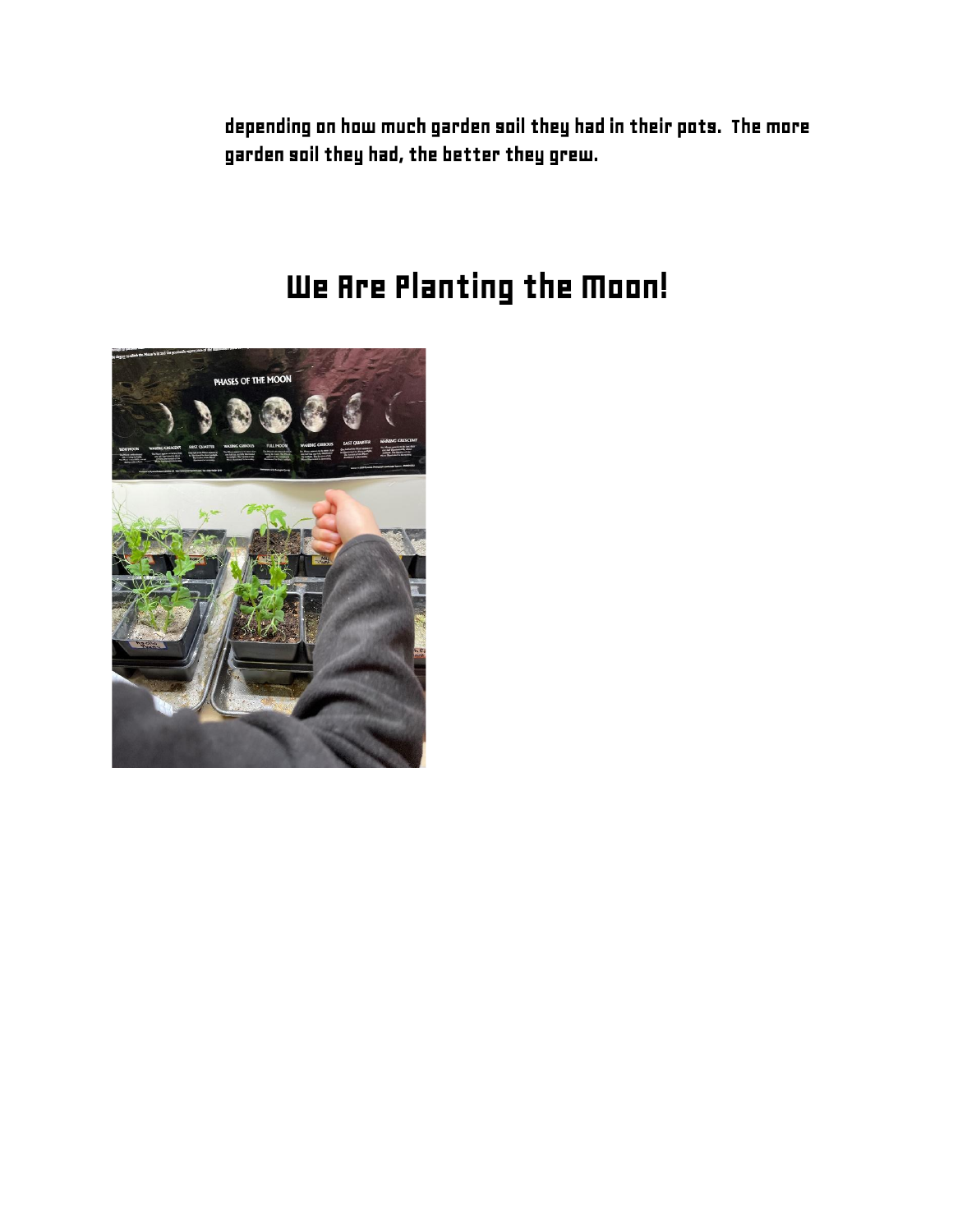